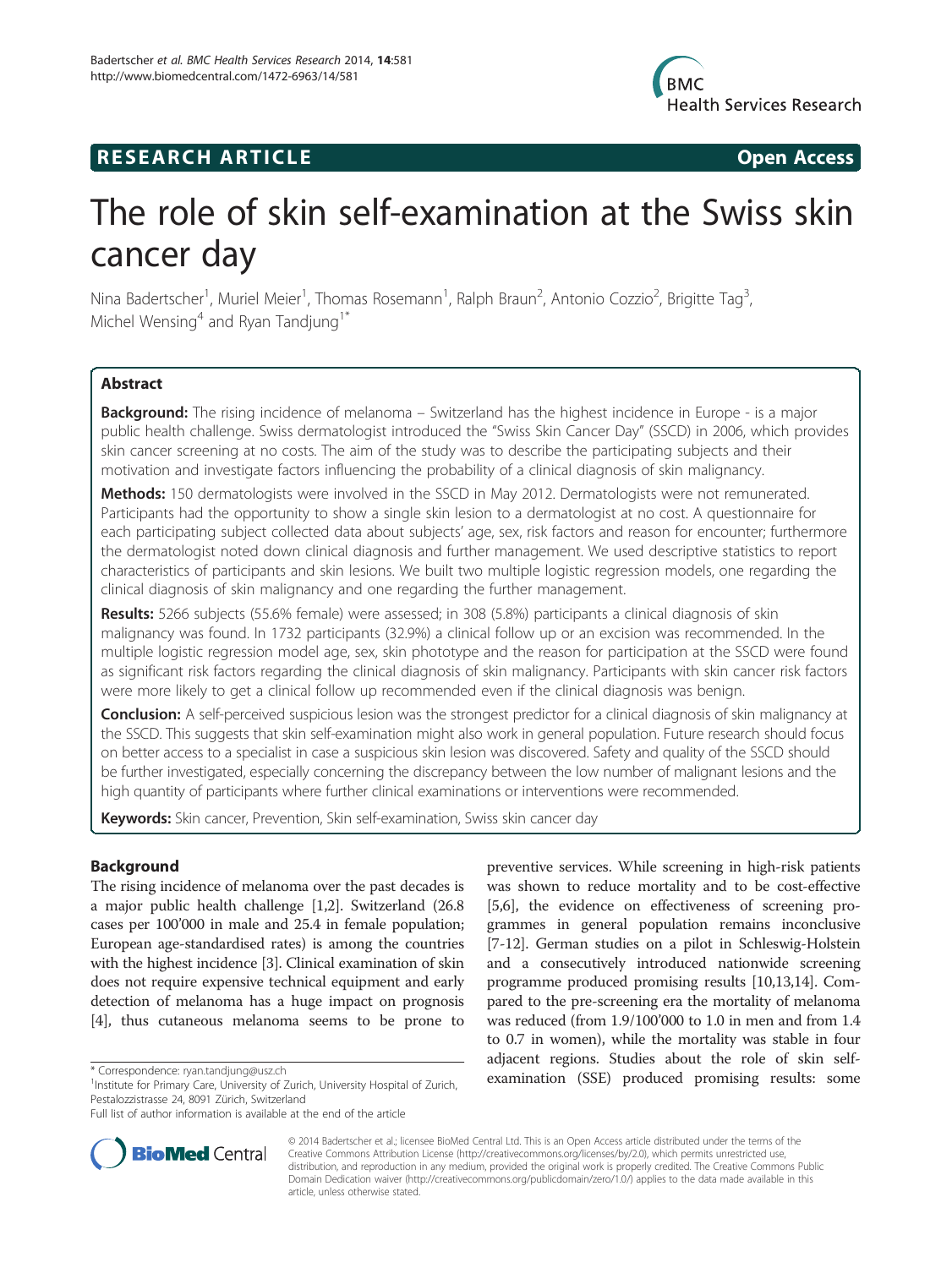studies showed that SSE reduces tumor thickness and melanoma incidence in high-risk patients [\[15](#page-4-0)[-18](#page-5-0)].

The Swiss healthcare system has no mandatory gate keeping system. Dermatologists are working in outpatient clinics as well as in private practices. Even though many patients choose an insurance model without gatekeeping, a direct consultation with a dermatologist is hardly possible and a referral from primary care physicians is usually mandatory. Therefore a suspicious lesion in SSE might have unnecessary barriers with a contact to a primary care physician and a possible secondary referral to a dermatologist, since many primary care physicians also feel rather insecure concerning the diagnosis of melanoma [\[19\]](#page-5-0).

Switzerland lacks a nationally coordinated cancer screening strategy, some prevention investigation such as a colonoscopy screening after the age of 50 have recently been taken in the remuneration scheme of insurance companies. A general skin cancer screening has not been implemented so far, but local campaigns started in the late 80ies. The evaluation of a skin cancer campaign in the year 2000 showed an important role of such campaigns in the early detection of melanoma [\[20\]](#page-5-0). In 2006 a national and annual prevention programme was introduced, when Switzerland joined the European prevention campaign "Euromelanoma Day", where nowadays dermatologists of over 20 European countries participate. The prevention campaign contains both: a public health information campaign through mass media about sun protection and the importance of an early detection of melanoma and a special event, where anyone can participate and will be examined by participating dermatologists for free [[21-23\]](#page-5-0). In Switzerland the prevention campaign is called "Swiss Skin Cancer Day" (SSCD). Nowadays, the SSCD is a multifaceted campaign with different activities, such as public lectures about skin cancer, risk factors for melanoma and the importance of an early detection of melanoma; a media campaign concerning the importance of sun protection and several other public events. The main focus is on primary prevention, but among these activities an opportunity of a free single skin lesion check is offered to the public, which has to effects: 1) raising awareness for the importance of primary prevention concerning skin cancer and 2) a possible early detection of skin cancer (secondary prevention). In times of scarce health professionals and rising health care costs an implementation of a general screening program might not be feasible. Therefore an event such as the "Swiss Skin Cancer Day", "Euromelanoma Day" or "Melanoma Monday" in the US might also be effective [[21,24-27](#page-5-0)].

However two facts might limit the effect of such an event: During the SSCD resources do not allow a full body exam or the standardized use of dermoscopy, but only an investigation of a single lesion. And second, prevention campaigns are likely to reach a younger and

more health-conscious population and therefore might not aim at the population most likely to profit [\[28,29](#page-5-0)]. Former SSCD participants stated different reasons for their participation: while some subjects had a specific lesion they wanted to show to a dermatologist, others just wanted to use the opportunity of a free skin check-up. The aim of the study was to describe the participating subjects and their motivation and investigate factors influencing the probability of a suspicion of malignancy.

#### Methods

# Swiss skin cancer day

Among the activities of the SSCD, on special scheduled slots dermatologists in private practices as well as outpatient clinics offer the possibility to evaluate skin lesions of participants. Dermatologists in private practices and Clinics of Dermatology had the freedom to participate or not; participation was not remunerated. On three afternoons in May 2012 ( $7<sup>th</sup>$ ,  $9<sup>th</sup>$  and  $12<sup>th</sup>$ ) over 150 dermatologists in the French and German speaking parts of Switzerland offered such opportunities, all ten dermatology clinics and 63 (out of 384) dermatologists in private practice contributed to the SSCD 2012. For the patients participation was free of charge and no special appointment was necessary. Participants had the possibility to show a single skin lesion only; the logistic challenges – mainly time constraints – did not allow a full body scan. A dermoscopic investigation was allowed, although not standardized and due to time constraints not routinely offered and not documented.

## Assessment instruments

We created a paper-based questionnaire collecting anonymous data about patient characteristics (sex, age, nationality), main reason for participation on the SSCD (specific lesion vs. general check-up vs. skin cancer of friends), risk factors (Fitzpatrick phototype, over 100 nevi, skin cancer in family), and clinical diagnosis based on the examination and recommendation for further management. The further management was categorised into three domains: 1) no further step necessary 2) clinical observation and 3) excision or biopsy recommended. The questionnaire was completely filled by the participating dermatologists. Data management was centrally organized at the Institute for Primary Care of the University of Zurich. A questionnaire is provided in Additional file [1.](#page-4-0)

We considered lentigo maligna, melanoma, basal cell carcinoma, squamous cell carcinoma and "other malignant diagnosis" as malignant.

#### Statistics

We used descriptive statistics to report characteristics of participants and skin lesions. To compare male and female participants we used chi-square testing regarding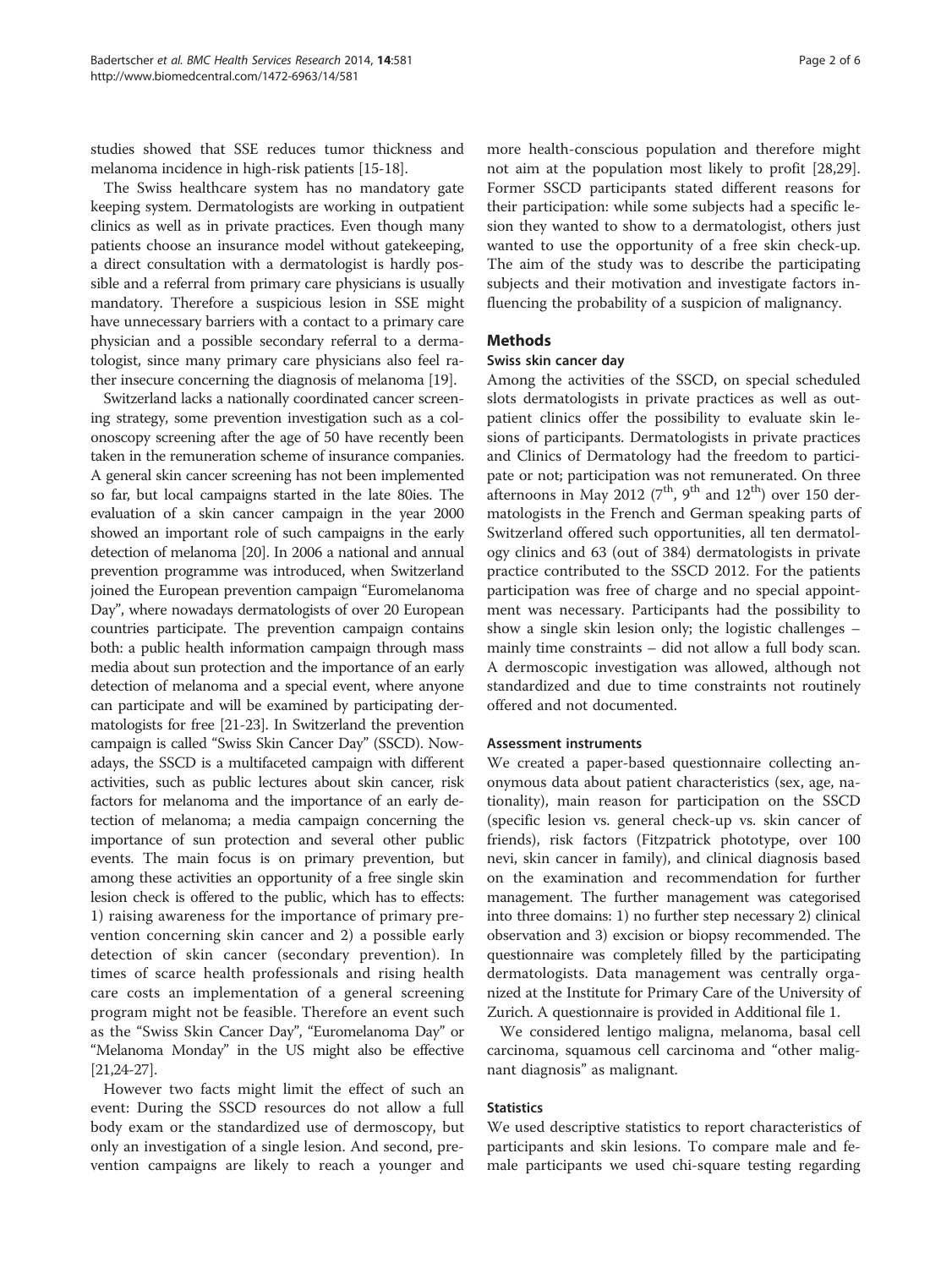the participants' characteristics. We created a multiple logistic regression to assess participants' characteristics (age, sex, reason for participation, more than 100 naevi, skin phototype and family skin cancer history) associated with a higher risk of a clinical diagnosis of skin malignancy. Since we were specifically interested whether self-screening was efficient, we created a dichotomous variable  $(1 = \text{self} - \text{self})$ perceived lesion,  $0 = all$  other). We performed analyses using Stata® Version 12.1 (Stata Corporation, College Station, TX 77845, USA, [www.stata.com\)](http://www.stata.com). We regarded a p < 0.01 as statistical significant.

We created a second multiple regression model concerning further management. We excluded the participants with clinical malignant diagnosis. We grouped the participants where a biopsy or excision and where a clinical observation was recommended (biopsy or clinical observation necessary  $= 1$ , no further investigation ne $cessary = 0$ ). Number of naevi, skin phototype, positive family history and age were included in the regression modell as influence factors.

# Ethics approval

Under current ethical guidelines of the Swiss Academy of Medical Sciences [\[30](#page-5-0)] this study collecting completely anonymous data did not need formal ethical approval. Data was treated confidentially. On a general information letter of the SSCD activities participants were informed that data collected would be analysed in anonymized form.

#### Results

During the three afternoons in May 2012, a total of 5266 subjects were screened (44.4% male, 55.6% female), the average age was 51.2 years (SD 19.27) for male, and 48.1 years (SD 18.47) for female subjects ( $p = 0.224$ ). The prevalence of skin types was: Type I 323 (6.1%), Type II 2354 (44.7%), Type III 1734 (33.0%), Type IV 257 (4.9%), Type V 45 (0.9%), Type VI 7 (0.1%), 546 entries were missing. In the estimation of naevi 4090 (77.7%) had less than 100 naevi, 613 (11.6%) more than 100; 563 data are missing. 379 (7.2%) have a family history of skin cancer. We asked subjects for their reason to participate. The majority of 3178 subjects (60.4%) declared that they wanted to use the possibility of a free check-up of the skin. 1530 (29.1%) were using the possibility to show a self-perceived suspicious skin lesion, 87 (1.7%) had skin cancer cases in their entourage, 276 (5.25%) were sent by their partners, 188 (3.6%) stated different or no reasons. In Table 1 the risk factors are listed in female and male participants.

In these 5266 subjects a total of 308 lesions had a clinical diagnosis of skin malignancy: 38 were suspicious for lentigo maligna, 34 for melanoma, 173 for basal cell carcinoma, 32 for squamous cell carcinoma and in 31 cases another malignant lesion was suspected, details of clinically

| Age in years (mean, SD)              | 48.1<br>(18.47) | 51.2<br>(19.27) | $p = 0.224$ |
|--------------------------------------|-----------------|-----------------|-------------|
| Skin phototype (%)                   |                 |                 | P < 0.001   |
| ı                                    | 8.37            | 4.89            |             |
| Ш                                    | 51.22           | 48.18           |             |
| Ш                                    | 33.92           | 40.40           |             |
| IV                                   | 5.25            | 5.71            |             |
| v                                    | 1.06            | 0.77            |             |
| VI                                   | 0.19            | 0.05            |             |
| More than 100 naevi (%)              | 11.31           | 15.23           | p < 0.001   |
| Family history of<br>skin cancer (%) | 8.27            | 5.87            | $p = 0.001$ |
| Reason for participation (%)         |                 |                 | p < 0.001   |
| Checkup                              | 63.15           | 57.03           |             |
| Suspicious skin lesion               | 29.47           | 28.62           |             |
| Skin cancer of friends               | 1.54            | 1.75            |             |

Numbers indicated age in years and all other variable indicate frequencies in percentage of all female or male participants respectively. We used chi square testing to compare the characteristics between male and female participants.

diagnoses are shown in Table 2. In 3386 subjects (64.3%) no further investigations were deemed required (= shown skin lesion not suspicious for skin malignancy); in 968 (18.4%) a clinical follow-up assessment and in 764 (14.5%) an excision or biopsy was recommended.

Detailed results of the multiple logistic regression model concerning the probability of a clinical malignant diagnosis are shown in Table [3](#page-3-0). We found significant

#### Table 2 Clinical classification of lesions

Sent by partner 9.55 1.81 **Other** 3.26 3.83

| N    | %      |
|------|--------|
| 1541 | 29.26% |
| 1224 | 23.24% |
| 324  | 6.15%  |
| 818  | 15.53% |
| 426  | 8.09%  |
| 450  | 8.55%  |
| 38   | 0.72%  |
| 34   | 0.65%  |
| 173  | 3.29%  |
| 32   | 0.61%  |
| 31   | 0.59%  |
| 175  | 3.32%  |
| 5266 | 100%   |
|      |        |

For every participant only one lesion was documented.

# Table 1 Characteristics of female and male participants

Female Male Significance level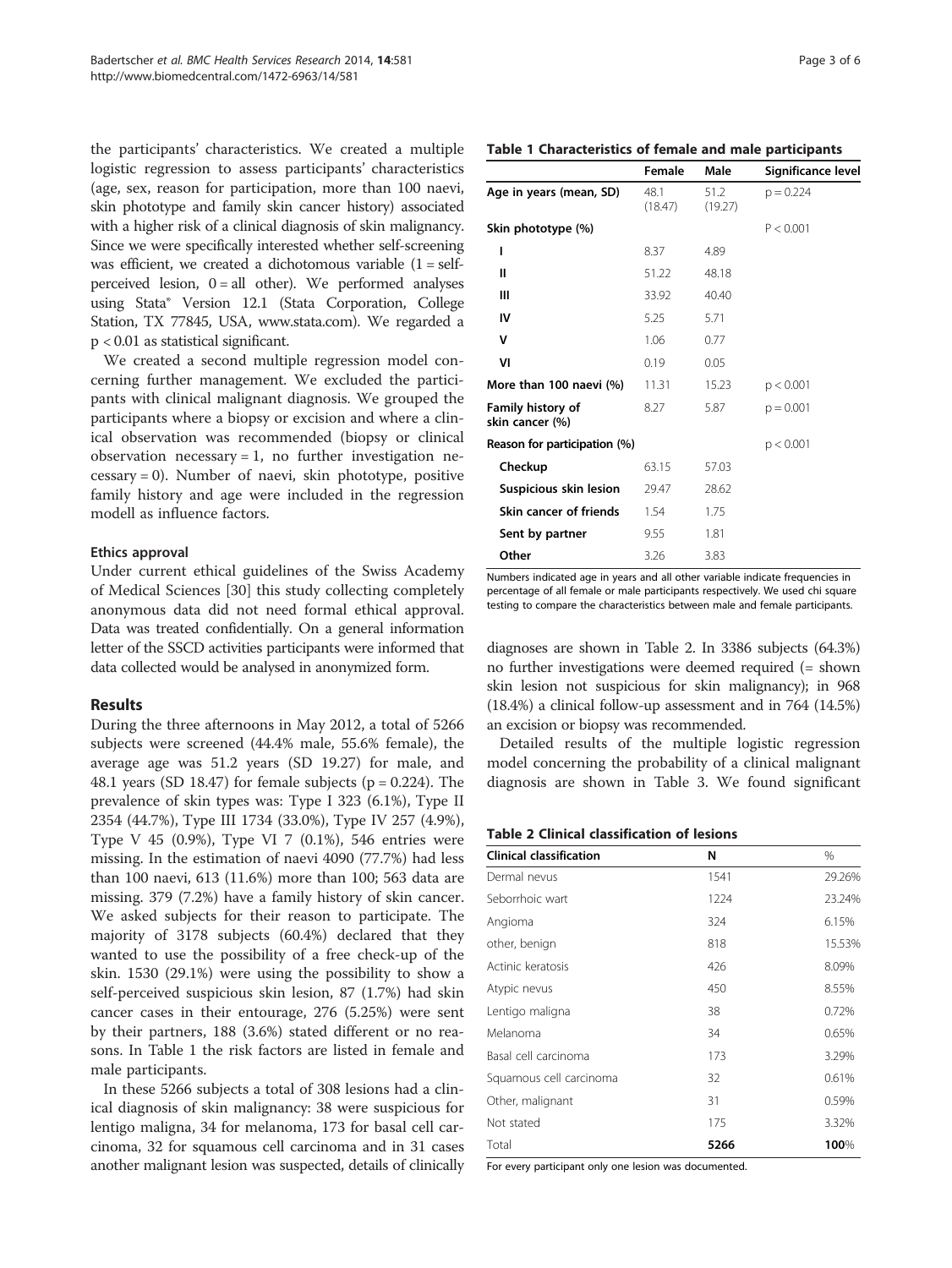<span id="page-3-0"></span>Table 3 Multiple regression analysis, outcome clinical malignancy

|                          | Odds ratio | <b>Standard error</b> | Significance<br>level |
|--------------------------|------------|-----------------------|-----------------------|
| Sex                      | 0.691      | 0.098                 | 0.009                 |
| Age                      | 1.049      | 0.005                 | < 0.001               |
| Number of Naevi          | 1.170      | 0.261                 | 0.482                 |
| Skin phototype           | 0.629      | 0.066                 | < 0.001               |
| Reason for participation | 1.658      | 0.235                 | < 0.001               |
| Family history           | 0.637      | በ 225                 | 0.201                 |

Multiple logistic regression analysis regarding influential factors concerning clinical malignancy. Categories, reference value is indicated by a \*(Sex 0 = male\*, 1 = female; age in years, 1 = \*; Number of Naevi 0 = less than 100\*, 1 = more than 100; skin phototype Fitzpatrick types 1\*-6; reason for participation  $1 =$  self-perceived skin abnormality  $0 =$  free skin checkup\* and other reasons; family history  $1 =$  positive family history for skin cancer,  $*0 =$  no skin cancer in family). Participants with missing data were excluded from this analysis, a total of 4360 entries could be included in this model, R2 of this model = 0.11.

influencing factors were age, sex, reason for participation and skin phototype. The results of the second multiple regression model concerning further need of investigation (either biopsy/excision or clinical control) is shown in Table 4. Participants with more than 100 naevi and a positive family history were more likely to get a recommendation for further investigations. To assess the risk factors where dermatologists recommended further management even though the clinical diagnosis was benign, we created a multiple regression model.

## Discussion

The attendance at the SSCD to show a self-perceived suspicious skin lesion was the strongest predictor in our multiple regression model (OR 1.6) for a clinical diagnosis of skin malignancy. The national skin cancer campaign aims at raising awareness for skin cancer, promoting sun protection and emphasising the importance of early detection. This aim alone might already legitimate a prevention campaign such as the SSCD. An easy access to a specialist in case of a self-perceived abnormality of a skin lesion might

|  |  |  | Table 4 Multiple regression analysis management |
|--|--|--|-------------------------------------------------|
|--|--|--|-------------------------------------------------|

|                 | Odds ratio | Standard error | Significance level |
|-----------------|------------|----------------|--------------------|
| Number of naevi | 3.583      | 0.354          | < 0.001            |
| Family history  | 1.406      | 0.191          | 0.012              |
| Skin phototype  | 0.803      | 0.040          | < 0.001            |
| Age             | 1.014      | 0.002          | < 0.001            |

Influence factors where further management was recommended despite a bening clinical skin lesion. Reference value is indicated with \* (Naevi: \*0 = less than 100 Naevi, 1 = more than 100 Naevi; Family history of skin cancer  $*0 =$  no, 1 = positive family history; skin phototype according to phototype 1 as reference; age in years). Participants with clinical malignant diagnosis or missing data were excluded from the analysis. 4062 entries were included in this model; R2 of this model was 0.0493.

therefore be very helpful. Still whether SSCD is the right instrument is questionable, doubts on safety and quality regarding a single-lesion examination and no routine use of dermoscopy remain and needs to be assessed in future SSCD campaigns.

The uncertainty and limitations of the SSCD might also be reflected in the discrepancy between the number of clinical malignant diagnoses (5.8%) and the number of participants, where a further workup (clinical observation or excision/biopsy) was recommended (32.9%). We investigated possible reasons for this discrepancy in our multiple regression model; participants with risk factors were more likely to get a recommendation for further workup, which could be explained by the context of the SSCD, since participants were only allowed to show one skin lesion. While this skin lesion was possibly benign, the dermatologists nevertheless could have recommended a dermatological consultation since he was not able to conduct a complete dermatological workup. This could raise awareness concerning the risk factors for skin cancer and the importance of regular control in participants with more risk factors, but the direct benefit of the skin lesion screening remains questionable. For clinics and private practices the event might also be an incentive to attract future patients and therefore be a useful public relations event; in case of a clinical uncertainty this might also contribute to recommend a clinical follow up rather than a reassurance.

Former studies have shown skin self-examination (SSE) to be effective in high-risk patients [[15](#page-4-0)[-18](#page-5-0)]. Our study suggests SSE might also work in a general population. From a health services perspective this results implies further research should focus on possibilities to allow an easier access to a specialist, in case of self-perceived skin lesion, especially outside such events. This also might reduce system delay from diagnosis to treatment [\[31\]](#page-5-0).

Our analysis concerning clinical diagnosis of skin malignancy revealed an unexpected result regarding a positive family history of skin cancer as a risk factor. Participants with a positive family history had a lower risk of a clinical diagnosis of skin malignancy than participants without. Even though this result was statistically not significant in our multiple logistic regression model, this finding raises some questions about the study population. In our study 7.2% stated to have a family history for skin cancer. In the evaluation of the Italian Euromelanoma campaign in the years 2005–2007 7% of the participants recalled a history of skin cancer and 5.2% of melanoma in a family member [[25](#page-5-0)]. The percentage was higher in the Swedish Euromelanoma population, where 14.8% indicated a family history of melanoma [[24](#page-5-0)]; in the Swedish Euromelanoma population the skin phototype were 32.9% with type II and 58.3% type III skin phototype, compared to 44.7% type II and 33.0% type III in our population. One possible reason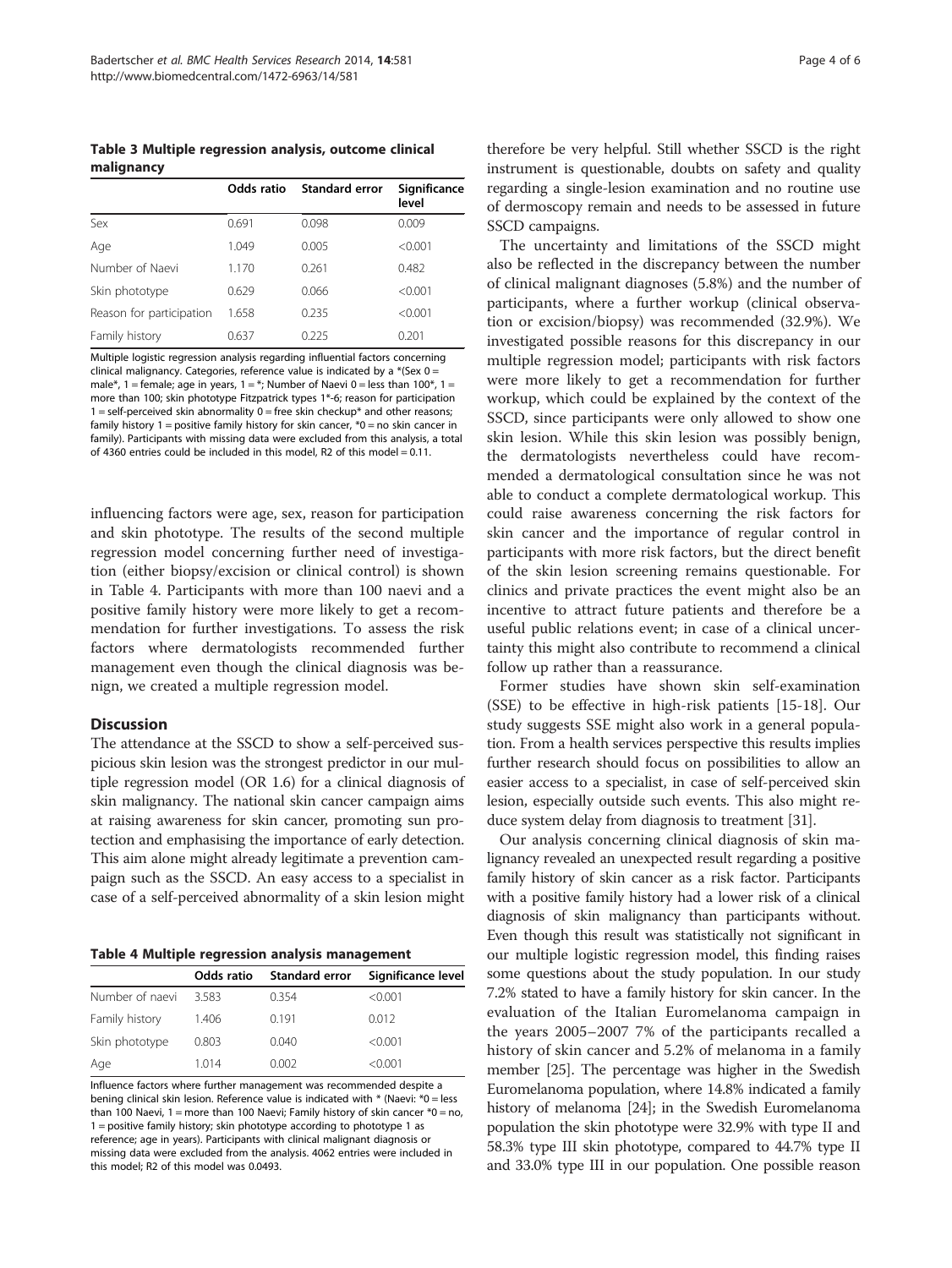<span id="page-4-0"></span>for this finding could therefore be an incomplete reporting of family history in the participants' questionnaire and the result might be biased. Another reason could be that persons with family history were possibly already under regular skin control and therefore did not participate at the SSCD.

## Strength and limitations

In our study with the complete dataset on subjects participating on the "Swiss Skin Cancer Day" in 2012, we could show that SSE seems to ameliorate effectiveness of screening and raise the detection rate of clinical diagnoses of skin malignancies. These results are limited by the fact than only single lesions were assessed during the event. Furthermore in our study we were only able to include clinical diagnosis and could not confirm the diagnoses either by dermoscopy or histological findings, this could possibly lead to an overdiagnosis. Also recommendations for a clinical control and/or an excision of the skin lesions were in very high, we do not know what the reasons are for that high number and how many patients really participated in a follow up.

# Conclusion

A self-perceived suspicious lesion was the strongest predictor for a clinical diagnosis of skin malignancy at the SSCD. This suggests that skin self-examination might also work in general population. Future research should focus on better access to a specialist in case a suspicious skin lesion was discovered. Safety and quality of the SSCD should be further investigated, especially concerning the discrepancy between the low number of malignant lesions and the high quantity of participants where further clinical examinations or interventions were recommended.

# Additional file

[Additional file 1:](http://www.biomedcentral.com/content/supplementary/s12913-014-0581-6-s1.docx) Questionnaire of the Swiss Skin Cancer Day 2012.

#### Competing interests

All authors declare that they have no competing interests.

#### Authors' contributions

NB participated in the design of the study and helped to draft the manuscript. MM was responsible for the data management, participated in analysis and interpretation of the data. TR participated in the study design, as well as in the analysis and interpretation. RB participated in the study design, and was responsible for the nationwide data collection. AC participated in the data collection. BT helped with legal advice in the study design and during data collection. MW helped to draft the manuscript and in the analysis of the study results. RT participated in the study design, drafted the manuscript, and performed statistical analyses and interpretation. All authors read and approved the final manuscript.

#### Acknowledgments

We thank the Swiss Society of Dermatology and Venereology for their contribution in data acquisition and logistic support.

#### Author details

<sup>1</sup> Institute for Primary Care, University of Zurich, University Hospital of Zurich Pestalozzistrasse 24, 8091 Zürich, Switzerland. <sup>2</sup>Department of Dermatology University Hospital of Zurich, Rämistrasse 100, 8091 Zürich, Switzerland. <sup>3</sup>Institute of Law, University of Zurich, Freiestrasse 15, 8032 Zürich, Switzerland. <sup>4</sup>Radboud University Nijmegen Medical Centre, Post 114, Postbus 9101, 6500 HB, Nijmegen, The Netherlands.

# Received: 19 June 2013 Accepted: 4 November 2014

#### References

- de Vries E, Coebergh JW: Cutaneous malignant melanoma in Europe. Eur J Cancer 2004, 40(16):2355–2366.
- 2. BFS SFSON, Switzerland): Epidemiology of Cancer: Melanoma accessed online June 10th 2013 via; 2013. [http://www.bfs.admin.ch/bfs/portal/de/index/](http://www.bfs.admin.ch/bfs/portal/de/index/themen/14/02/05/key/02/04.html) [themen/14/02/05/key/02/04.html](http://www.bfs.admin.ch/bfs/portal/de/index/themen/14/02/05/key/02/04.html) 2012.
- 3. Ferlay J, Steliarova-Foucher E, Lortet-Tieulent J, Rosso S, Coebergh JWW, Comber H, Forman D, Bray F: Cancer incidence and mortality patterns in Europe: Estimates for 40 countries in 2012. Eur J Cancer 2013, 49(6):1374–1403.
- 4. Balch CM, Gershenwald JE, Soong SJ, Thompson JF, Atkins MB, Byrd DR, Buzaid AC, Cochran AJ, Coit DG, Ding S, Eggermont AM, Flaherty KT, Gimotty PA, Kirkwood JM, McMasters KM, Mihm MCJ, Morton DL, Ross MI, Sober AJ, Sondak VK: Final version of 2009 AJCC melanoma staging and classification. J Clin Oncol 2009, 27(36):6199–6206.
- 5. Freedberg KA, Geller AC, Miller DR, Lew RA, Koh HK: Screening for malignant melanoma: A cost-effectiveness analysis. J Am Acad Dermatol 1999, 41(5 Pt 1):738–745.
- 6. Geller AC, Swetter SM, Oliveria S, Dusza S, Halpern AC: Reducing mortality in individuals at high risk for advanced melanoma through education and screening. J Am Acad Dermatol 2011, 65(5 Suppl 1):S87-S94.
- 7. Choudhury K, Volkmer B, Greinert R, Christophers E, Breitbart EW: Effectiveness of skin cancer screening programmes. Br J Dermatol 2012, 167(Suppl 2):94–98.
- 8. Geller AC, Greinert R, Sinclair C, Weinstock MA, Aitken J, Boniol M, Capellaro M, Dore JF, Elwood M, Fletcher SW, Gallagher R, Gandini S, Halpern AC, Katalinic A, Lucas R, Marghoob AA, Nolte S, Schuz J, Tucker MA, Volkmer B, Breitbart E: A nationwide population-based skin cancer screening in Germany: proceedings of the first meeting of the International Task Force on Skin Cancer Screening and Prevention (September 24 and 25, 2009). Cancer Epidemiol 2010, 34(3):355–358.
- 9. Helfand M, Mahon SM, Eden KB, Frame PS, Orleans CT: Screening for skin cancer. Am J Prev Med 2001, 20(3 Suppl):47–58.
- 10. Katalinic A, Waldmann A, Weinstock MA, Geller AC, Eisemann N, Greinert R, Volkmer B, Breitbart E: Does skin cancer screening save lives?: An observational study comparing trends in melanoma mortality in regions with and without screening. Cancer 2012, 118(21):5395-5402.
- 11. Wolff T, Tai E, Miller T: Screening for skin cancer: an update of the evidence for the U.S. Preventive Services Task Force. Ann Intern Med 2009, 150(3):194–198.
- 12. De Giorgi V, Grazzini M, Rossari S, Gori A, Papi F, Scarfi F, Savarese I, Gandini S: Is Skin Self-Examination for Cutaneous Melanoma Detection Still Adequate? A Retrospective Study Dermatol 2012, 225(1):31–36.
- 13. Breitbart EW, Waldmann A, Nolte S, Capellaro M, Greinert R, Volkmer B, Katalinic A: Systematic skin cancer screening in Northern Germany. J Am Acad Dermatol 2012, 66(2):201–211.
- 14. Eisemann N, Waldmann A, Katalinic A: [Incidence of melanoma and changes in stage-specific incidence after implementation of skin cancer screening in Schleswig-Holstein]. Bundesgesundheitsblatt Gesundheitsforschung Gesundheitsschutz 2014, 57(1):77–83.
- 15. Pollitt RA, Geller AC, Brooks DR, Johnson TM, Park ER, Swetter SM: Efficacy of skin self-examination practices for early melanoma detection. Cancer Epidemiol Biomarkers Prev 2009, 18(11):3018–3023.
- 16. Swetter SM, Pollitt RA, Johnson TM, Brooks DR, Geller AC: Behavioral determinants of successful early melanoma detection: role of self and physician skin examination. Cancer 2012, 118(15):3725–3734.
- 17. Titus LJ, Clough-Gorr K, Mackenzie TA, Perry A, Spencer SK, Weiss J Abrahams-Gessel S, Ernstoff MS: Recent skin self-examination and doctor visits in relation to melanoma risk and tumour depth. Br J Dermatol 2013, 168(3):571–576.